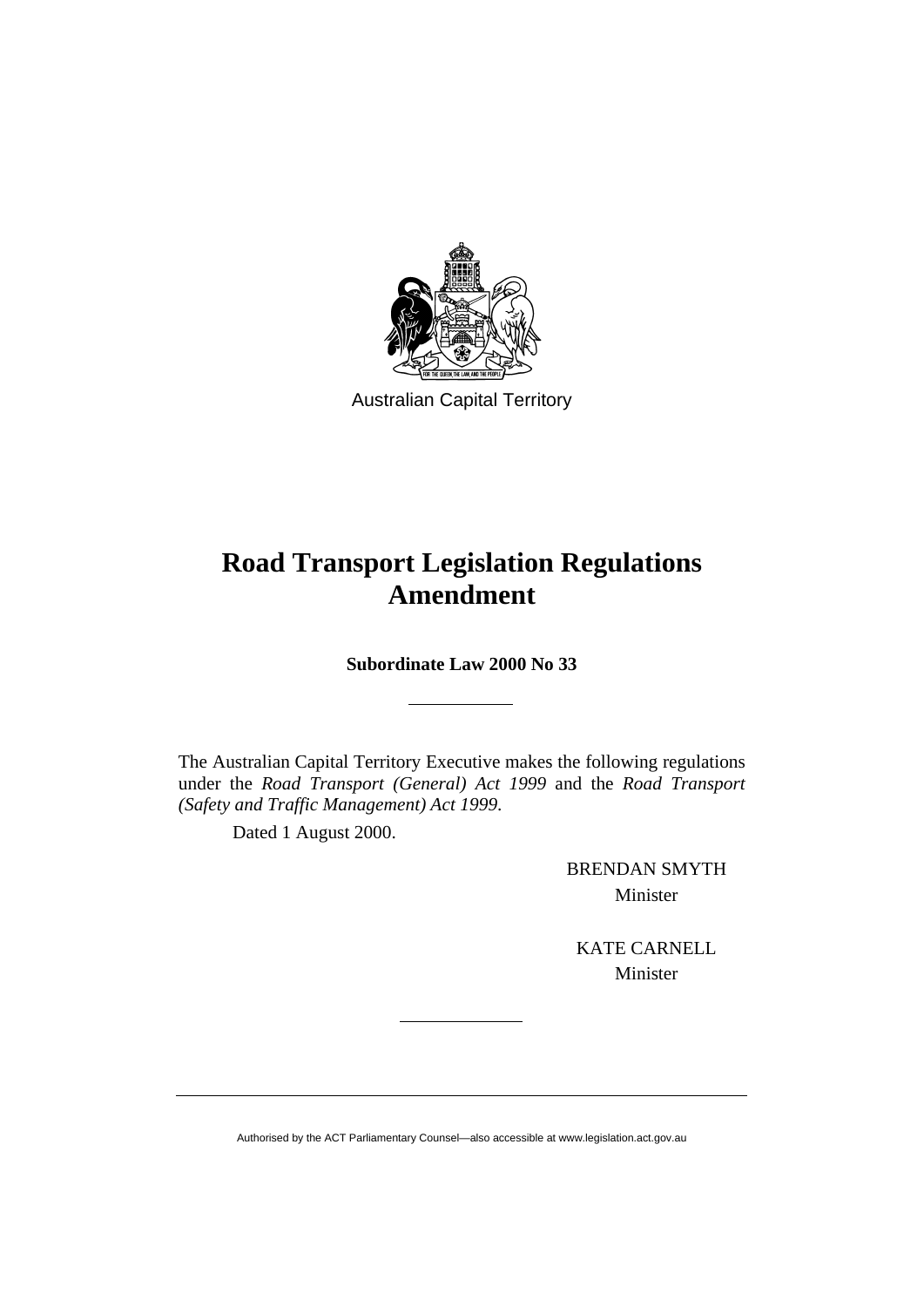

Australian Capital Territory

# **Road Transport Legislation Regulations Amendment**

**Subordinate Law 2000 No 33** 

made under the

*Road Transport (General) Act 1999* **and the** *Road Transport (Safety and Traffic Management) Act 1999*

## **CONTENTS**

Regulation

### PART 1—PRELIMINARY

- 1 Commencement PART 2—AMENDMENTS OF ROAD TRANSPORT (SAFETY AND TRAFFIC MANAGEMENT) REGULATIONS 2000
- 2 Regulations amended in pt 2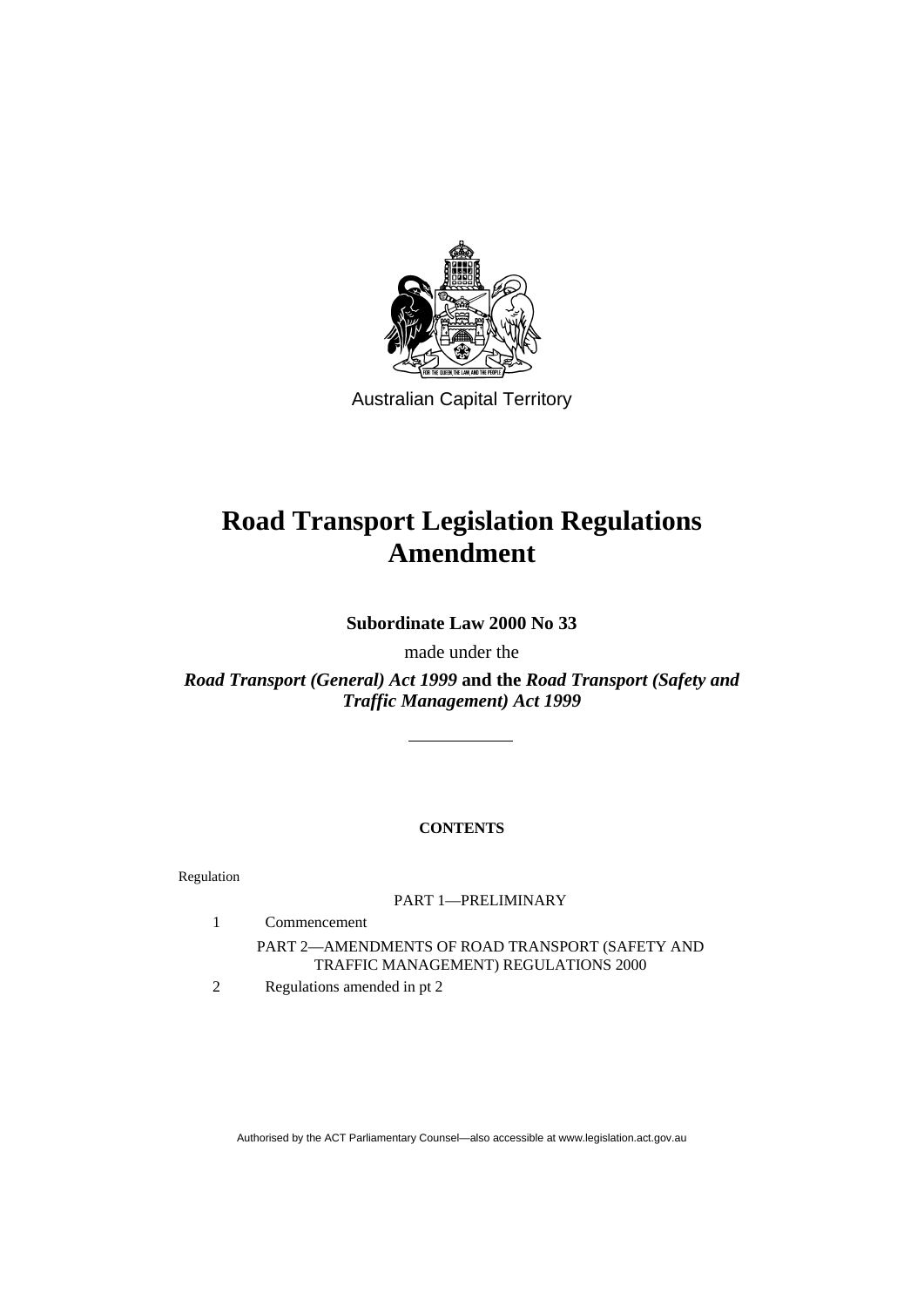#### **CONTENTS**—continued

#### Regulation

| 3 | Insertion—                                                                |  |  |  |
|---|---------------------------------------------------------------------------|--|--|--|
|   | Stopping public buses in bus zones and at bus stops<br>57A<br>(NSW cl 81) |  |  |  |
| 4 | Definitions for ch 4 (MTR reg 26P)                                        |  |  |  |
| 5 | Major testing of traffic offence detection devices (MTR reg 26R)          |  |  |  |
| 6 | Substitution—                                                             |  |  |  |
|   | Meaning of codes on images (MTR reg 26X)<br>108                           |  |  |  |
| 7 | Modification of pt 10 of the Act                                          |  |  |  |
|   | What is a camera detection device? (MTA s 180ZE)<br>49A —                 |  |  |  |
| 8 | Substitution—                                                             |  |  |  |
|   | <b>SCHEDULE 1</b>                                                         |  |  |  |
|   | <b>MEANING OF LOCATION CODES ON IMAGES</b>                                |  |  |  |
|   | PART 3-AMENDMENTS OF ROAD TRANSPORT                                       |  |  |  |

## (OFFENCES) REGULATIONS 2000

- 9 Regulations amended in pt 3<br>10 Schedule, pt 13
- Schedule, pt 13

#### SCHEDULE

#### AMENDMENT OF PART 13 OF THE SCHEDULE OF THE ROAD TRANSPORT (OFFENCES) REGULATIONS 2000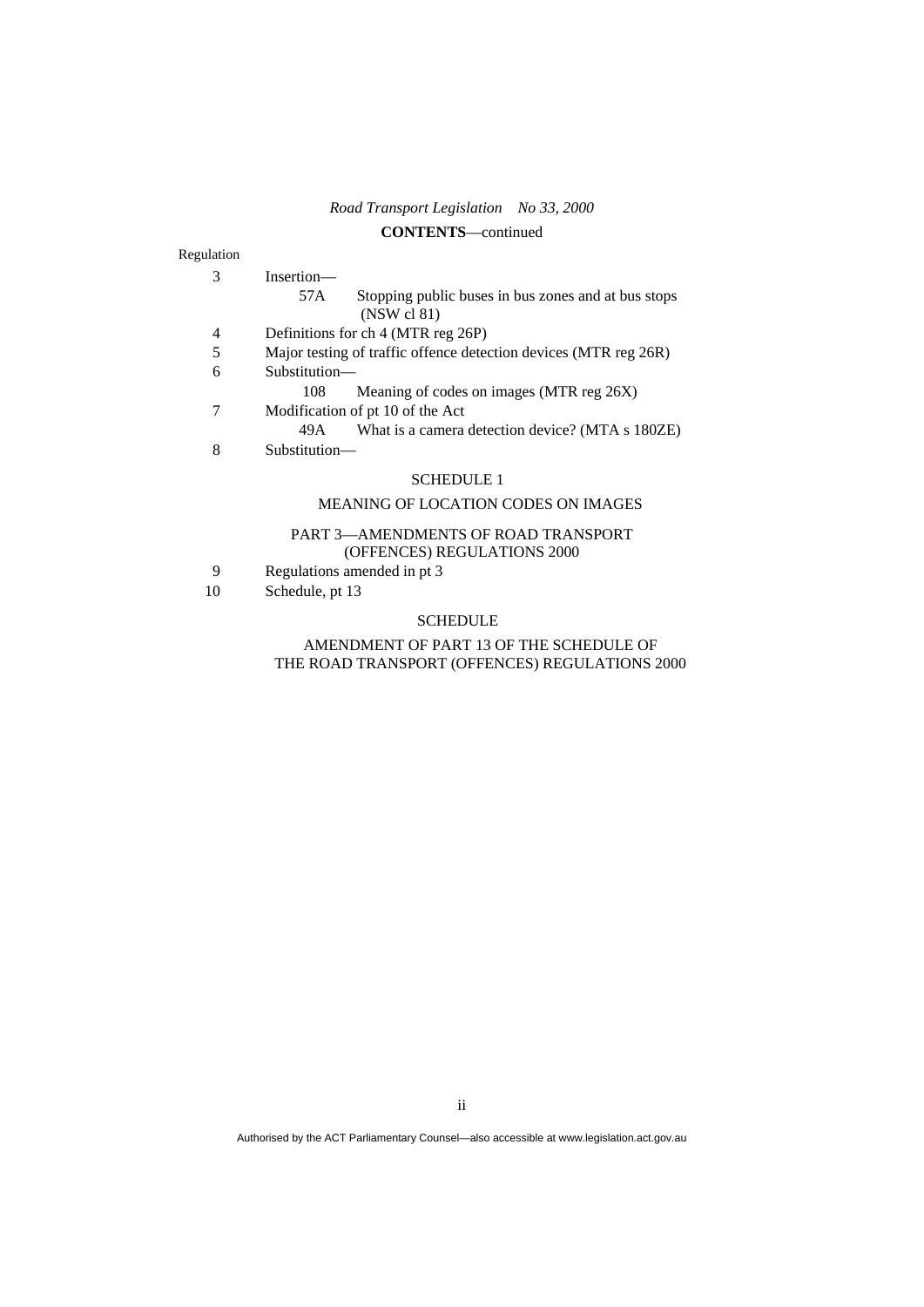#### **PART 1—PRELIMINARY**

#### **1 Commencement**

 These regulations commence on the day they are notified in the Gazette.

## **PART 2—AMENDMENTS OF ROAD TRANSPORT (SAFETY AND TRAFFIC MANAGEMENT) REGULATIONS 2000**

#### **2 Regulations amended in pt 2**

This Part amends the *Road Transport (Safety and Traffic Management) Regulations 2000*.

#### **3 Insertion**

After regulation 57 the following regulation is inserted:

#### "**57A Stopping public buses in bus zones and at bus stops** (NSW cl 81)

"**(1)** The driver of a public bus must not stop in a bus zone unless the driver—

- (a) is dropping off, or picking up, passengers; or
- (b) is stopping for a bus service that is conducted according to regular routes and timetables.

Maximum penalty: 20 penalty units.

"**(2)** Subregulation (1) does not apply to the driver of a public bus that is not permitted to stop in the bus zone by information on or with the *bus zone sign* applying to the bus zone.

*Note* The driver would contravene rule 183 of the Australian Road Rules.

"**(3)** The driver of a public bus must not stop at a bus stop, or on the road, within 20m before a sign on the road that indicates the bus stop, and 10m after the sign, unless the driver—

- (a) stops at a place on a length of road, or in an area, to which a parking control sign applies and the driver is permitted to stop at that place under the Australian Road Rules; or
- (b) is dropping off, or picking up, passengers; or
- (c) is stopping for a bus service that is conducted according to regular routes and timetables.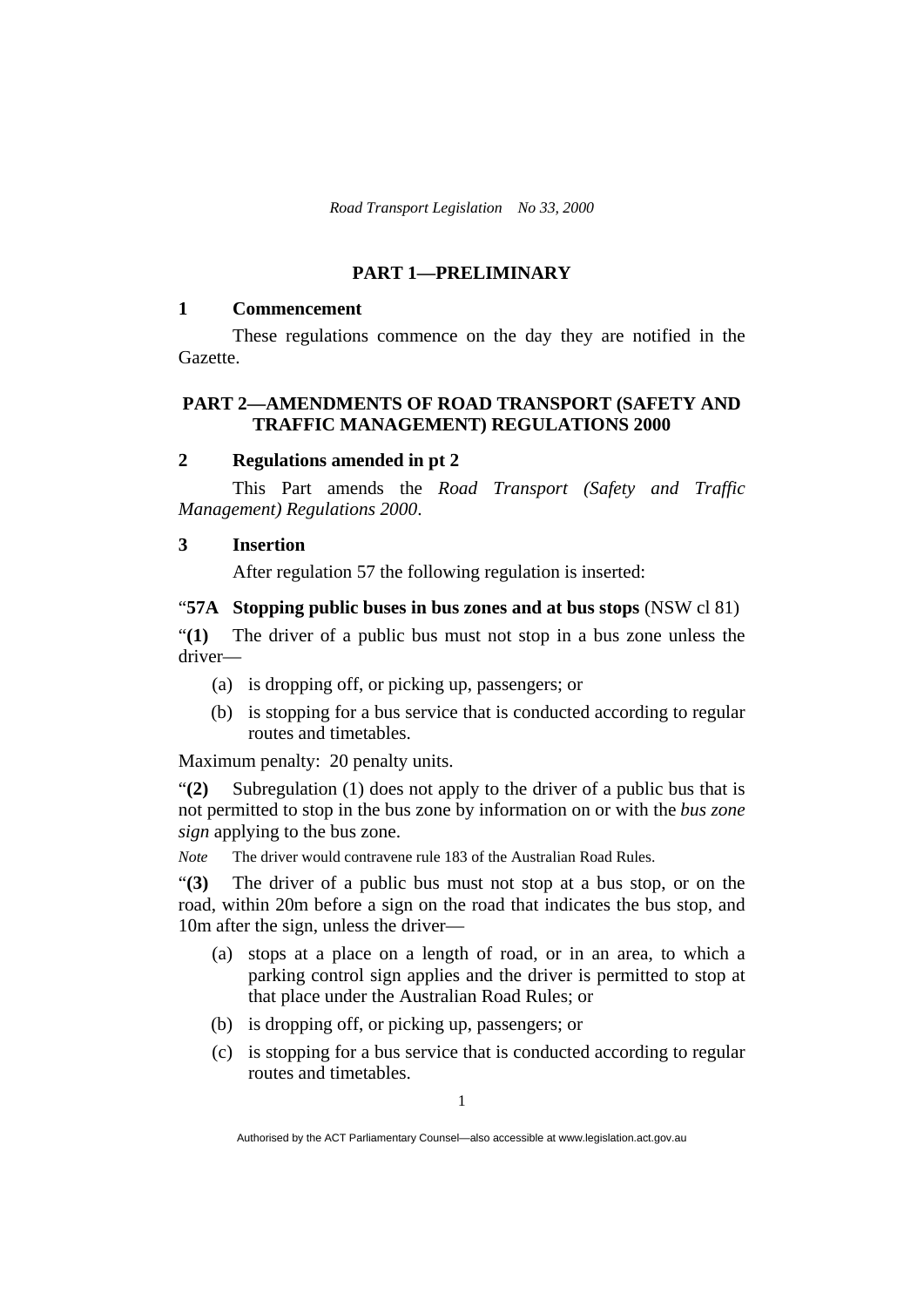Maximum penalty: 20 penalty units.

"**(4)** In this regulation:

*bus stop* has the same meaning as in rule 195 of the Australian Road Rules.

*bus zone*—see the Australian Road Rules, rule 183.

*bus zone sign*—see the Australian Road Rules, Schedules 2 and 3 and rules 314 to 316.".

#### **4 Definitions for ch 4** (MTR reg 26P)

Regulation 102 is amended by omitting the definition of *digital camera detection device* and substituting the following definition:

*digital camera detection device* means the camera detection device known as LaserCam 2000, which includes, as a component, a laser speed measuring device.

# **5 Major testing of traffic offence detection devices** (MTR reg 26R)

Regulation 104 is amended—

**(a)** by omitting subregulation (1) and substituting the following subregulation:

"**(1)** A laser speed measuring device, a radar speed measuring device, and the laser speed measuring device component of a digital camera detection device, must be tested in accordance with this regulation at least once in every 12 months; and

- **(b)** by omitting from subregulation (3) "a digital camera detection device or laser speed measuring device" and substituting "a laser speed measuring device, or the laser speed measuring device component of a digital camera detection device,"; and
- **(c)** by omitting paragraph (5) (b) and substituting the following paragraph:
	- "(b) if a seal on the laser speed measuring device or radar speed measuring device has been damaged or removed—seal the device."; and
- **(d)** by adding at the end the following subregulation:
	- "**(6)** For this regulation—

Authorised by the ACT Parliamentary Counsel—also accessible at www.legislation.act.gov.au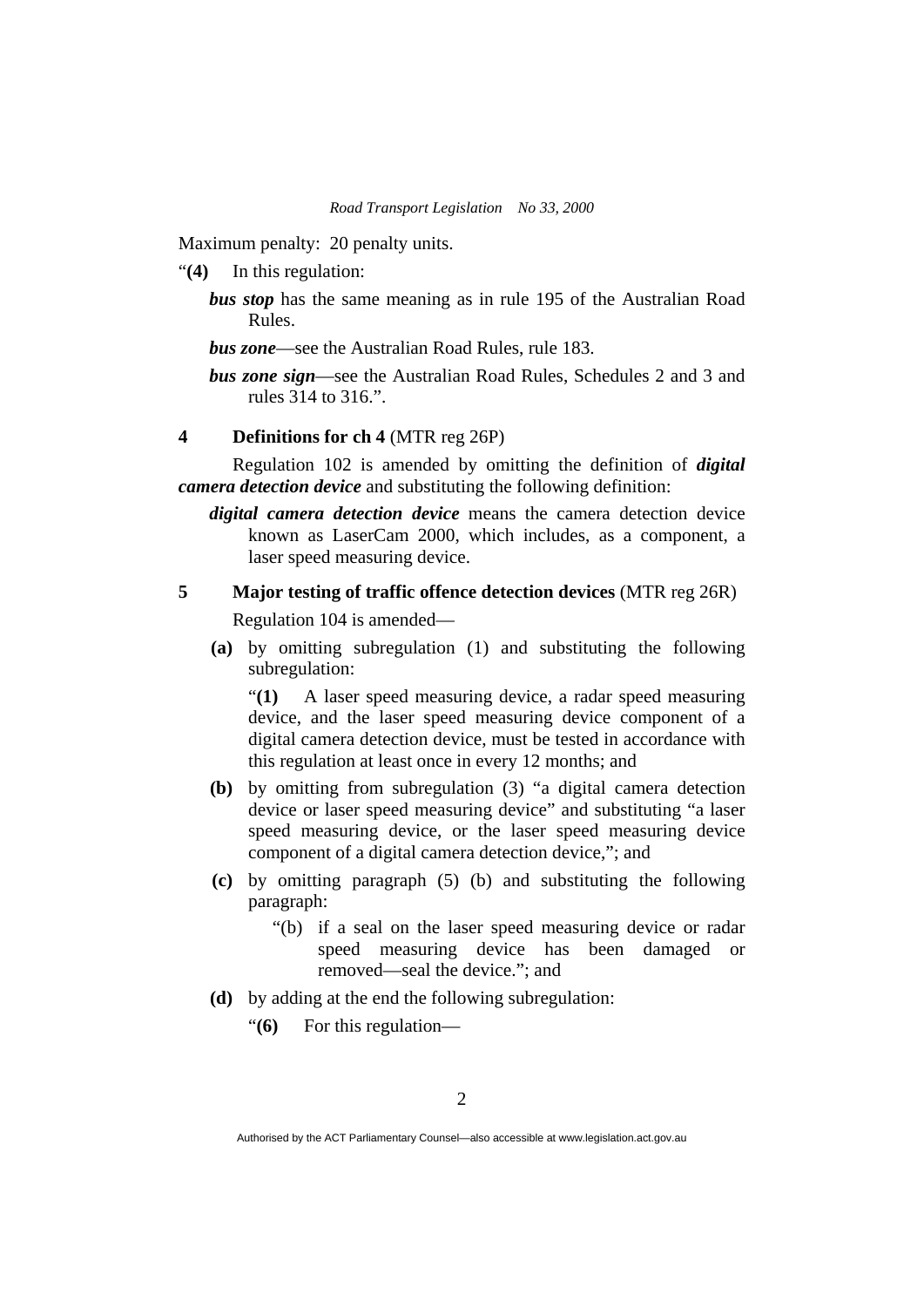- (a) it is sufficient for the laser speed measuring device component of a digital camera detection device to be tested separately from the other components of the digital camera detection device; and
- (b) it is not necessary for the other components of the digital camera detection device to be tested.".

#### **6 Substitution**

Regulation 108 is repealed and the following regulation is substituted:

#### "**108 Meaning of codes on images** (MTR reg 26X)

"**(1)** In the header to an image produced by a digital camera detection device, the characters (whether numbers, letters or both) immediately after 'Device:' is the code for the laser speed measuring device component of the digital camera detection device that took the image.

#### *Example*

'Device: 012409' in the header to an image indicates that the code of the laser speed measuring device component of the digital camera detection device that took the image is 012409.

"**(2)** In the header to an image produced by a digital camera detection device, the numbers immediately after 'Location: SLS' are the code for the place where the image was taken (the *location code*).

#### *Example*

'Location: SLS 0015' in the header to an image indicates that the code for the place where the image was taken is 0015 (see Schedule 1, item 15).

"**(3)** A location code has the meaning given by Schedule 1.

#### *Example*

The location code '0015' in the header to an image indicates that the image was taken at Kingsford Smith Drive between Kuringa Drive and Spalding Street (see Schedule 1, item 15).

"**(4)** For subregulation (3) and Schedule 1, if a road (however described) mentioned in an item of Schedule 1 intersects with another road (however described) more than once, the word '(north)' or '(south)' is included after the name of the road to indicate the intersection relevant to the meaning of the location code.

Authorised by the ACT Parliamentary Counsel—also accessible at www.legislation.act.gov.au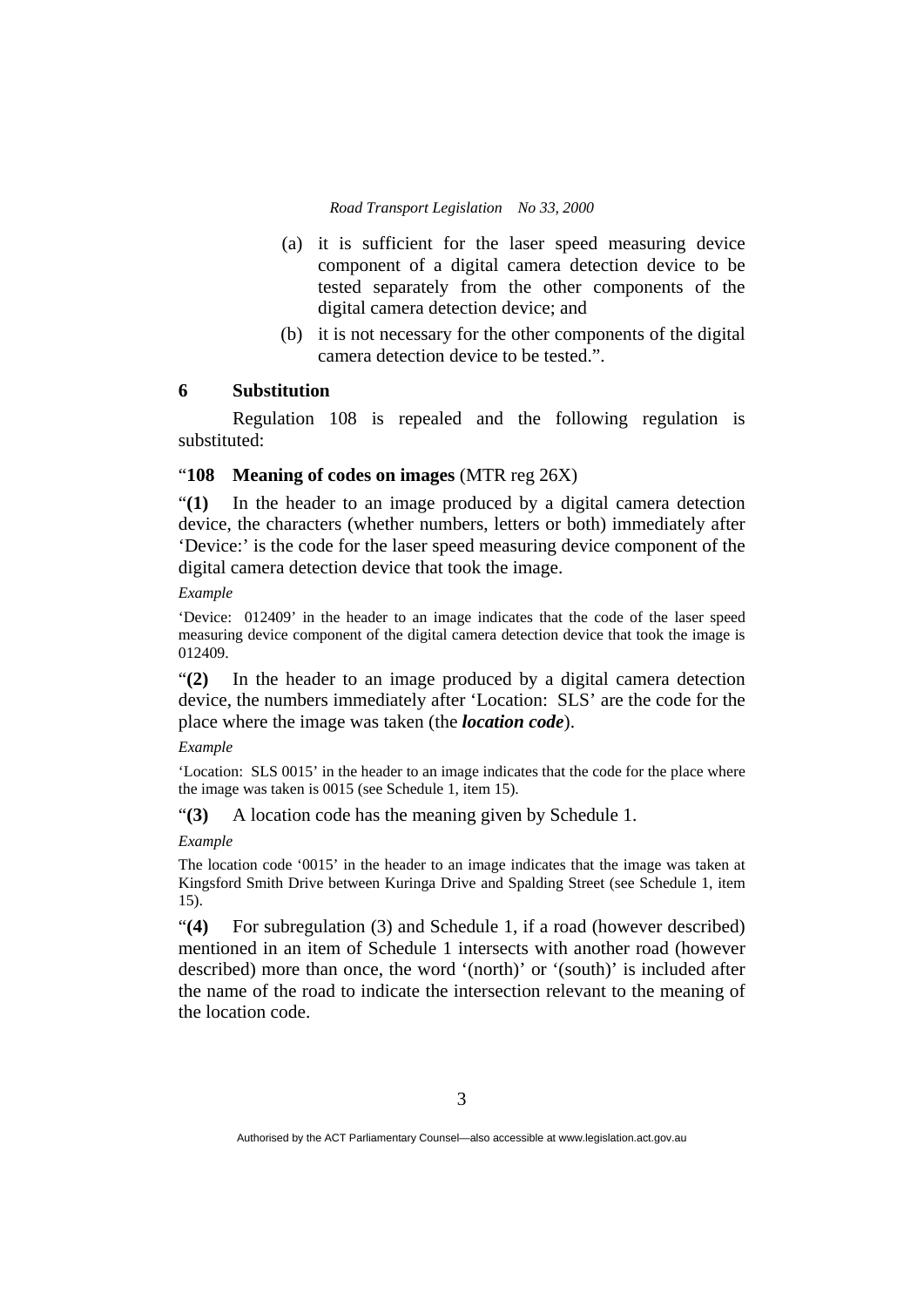#### *Example*

The location code '0003' in the header to an image means that the image was taken on Athllon Drive between Beasley Street '(south)' and Sulwood Drive (see Schedule 1, item 3). As Beasley Street intersects Athllon Drive more than once, the word 'south' indicates that the southern intersection is the relevant intersection.

"**(5)** In the header to an image produced by a digital camera detection device, the numbers immediately after 'Operator: op' are the code for the person responsible for the use of the device when the image was taken.

#### *Example*

'Operator: op0002' in the header to an image indicates that the code for the person responsible for the use of the device when the image was taken is 0002.".

#### **7 Modification of pt 10 of the Act**

Part 10 of the Act is modified by inserting the following section after section 49:

#### "**49A What is a camera detection device?** (MTA s 180ZE)

"**(1)** Despite sub-subparagraph 23 (2) (b) (i) (A), the image of a vehicle taken by a device complies with that sub-subparagraph if the image (either by itself or with other images taken by the device) indicates (by a code or other information) the speed measuring device component of the device instead of the digital camera detection device.

"**(2)** This section expires on 1 January 2001.".

#### **8 Substitution**

The schedule is repealed and the following schedule is substituted: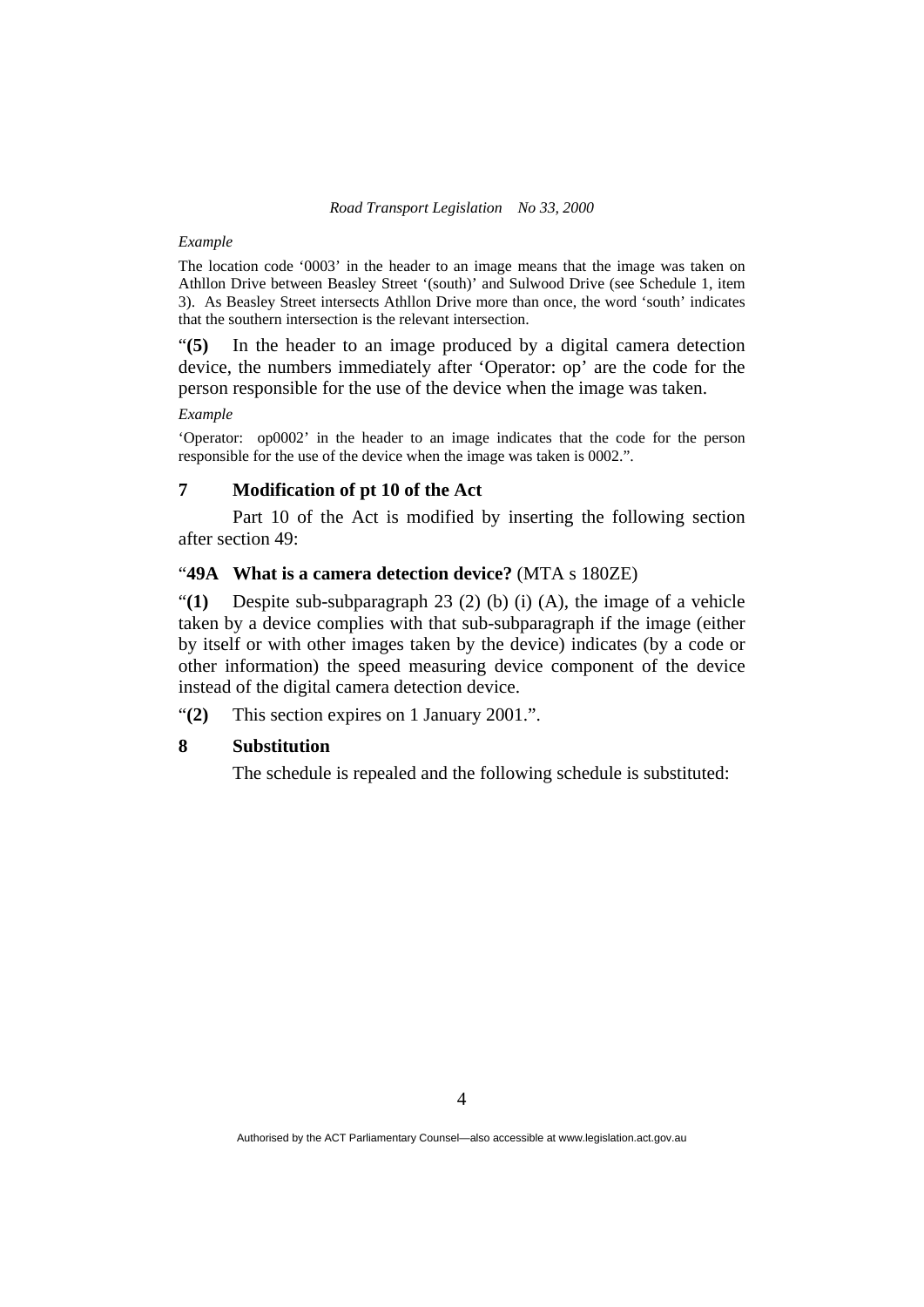## **SCHEDULE 1** (See reg 108)

## MEANING OF LOCATION CODES ON IMAGES

| item           | location<br>code | place where image was taken                                         |
|----------------|------------------|---------------------------------------------------------------------|
| $\mathbf{1}$   | 0001             | Adelaide Avenue between Hopetoun Circuit and Kent Street            |
| $\overline{2}$ | 0002             | <b>Antill Street</b>                                                |
| 3              | 0003             | Athllon Drive between Beasley Street (south) and Sulwood Drive      |
| $\overline{4}$ | 0004             | Belconnen Way between Barry Drive and Coulter Drive                 |
| 5              | 0005             | Bowen Drive between Brisbane Avenue and Kings Avenue                |
| 6              | 0006             | Coppins Crossing Road between Uriarra Road and William Hovell Drive |
| 7              | 0007             | Drakeford Drive between Sulwood Drive and Athllon Drive             |
| 8              | 0008             | Erindale Drive between Sulwood Drive and Sternberg Crescent         |
| 9              | 0009             | Florey Drive between Southern Cross Drive and Ginninderra Drive     |
| 10             | 0010             | Ginninderra Drive between Tillyard Drive and Kingsford Smith Drive  |
| 11             | 0011             | Ginninderra Drive between Ellenborough Street and Tucker Street     |
| 12             | 0012             | Gungahlin Drive between Wells Station Drive and Gundaroo Drive      |
| 13             | 0013             | Hindmarsh Drive between Dalrymple Street and Jerrabomberra Avenue   |
| 14             | 0014             | Hindmarsh Drive between Athllon Drive and Melrose Drive             |
| 15             | 0015             | Kingsford Smith Drive between Kuringa Drive and Spalding Street     |
| 16             | 0016             | Lady Denman Drive between Cotter Road and Barrenjoey Drive          |
| 17             | 0017             | Long Gully Road                                                     |
| 18             | 0018             | Melrose Drive between Athllon Drive and Hindmarsh Drive             |
| 19             | 0019             | Monaro Highway between Canberra Avenue and Hindmarsh Drive          |
| 20             | 0020             | Monaro Highway between Hindmarsh Drive and Isabella Drive           |
| 21             | 0021             | Mugga Lane between Narrabundah Lane and Long Gully Road             |
| 22             | 0022             | Northbourne Avenue between Macarthur Avenue and Antill Street       |
| 23             | 0023             | Parkes Way between Clunies Ross Street and Glenloch Interchange     |
| 24             | 0024             | Tuggeranong Parkway between Lakeside Interchange and Cotter Road    |
| 25             | 0025             | Tuggeranong Parkway between Hindmarsh Drive and Cotter Road         |
| 26             | 0026             | Tuggeranong Parkway between Hindmarsh Drive and Sulwood Drive       |
| 27             | 0027             | Yamba Drive between Mawson Drive and Beasley Street                 |
| 28             | 0028             | Pocket Avenue                                                       |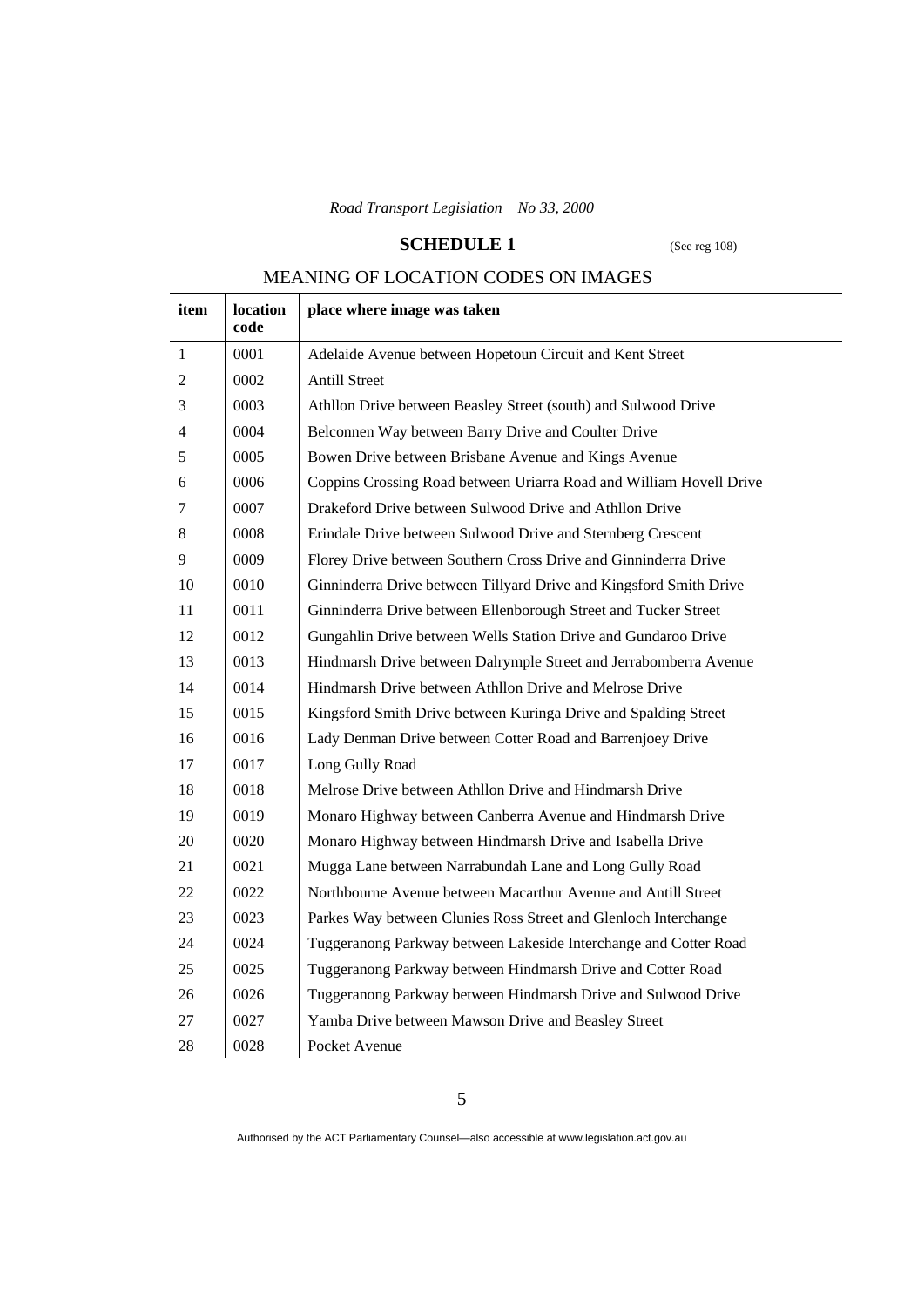| item | location<br>code | place where image was taken                                        |
|------|------------------|--------------------------------------------------------------------|
| 29   | 0029             | Owen Dixon Drive (excluding residential service road of same name) |
| 30   | 0030             | <b>Taverner Street</b>                                             |
| 31   | 0031             | Springvale Drive                                                   |
| 32   | 0032             | Kerrigan Street                                                    |
| 33   | 0033             | <b>Gladstone Street</b>                                            |
| 34   | 0034             | Heysen Street                                                      |
| 35   | 0035             | Mugga Way                                                          |
| 36   | 0036             | <b>Badimara Street</b>                                             |
| 37   | 0037             | Namatjira Drive                                                    |
| 38   | 0038             | Empire Circuit between Grey Street and Canberra Avenue             |
| 39   | 0039             | <b>Longmore Crescent</b>                                           |
| 40   | 0040             | Maribyrnong Avenue                                                 |
| 41   | 0041             | <b>Learmonth Drive</b>                                             |
| 42   | 0042             | <b>Petterd Street</b>                                              |
| 43   | 0043             | Williamson Street                                                  |
| 44   | 0044             | <b>Tillyard Drive</b>                                              |
| 45   | 0045             | Dryandra Street between Fairfax Street and Archibald Street        |
| 46   | 0046             | Newman Morris Circuit                                              |
| 47   | 0047             | Chuculba Crescent                                                  |
| 48   | 0048             | Livingston Avenue                                                  |
| 49   | 0049             | Clive Steele Avenue                                                |
| 50   | 0050             | Darwinia Terrace                                                   |
| 51   | 0051             | La Perouse Street                                                  |
| 52   | 0052             | Novar Street                                                       |
| 53   | 0053             | Goyder Street between Dalrymple Street and Jerrabomberra Avenue    |
| 54   | 0054             | Launceston Street between Hindmarsh Drive and Melrose Drive        |
| 55   | 0055             | Athllon Drive between Hindmarsh Drive and Beasley Street (south)   |
| 56   | 0056             | Athllon Drive between Sulwood Drive and Anketell Street (north)    |
| 57   | 0057             | Northbourne Avenue between Barry Drive and Macarthur Avenue        |
| 58   | 0058             | Northbourne Avenue between Antill Street and Barton Highway        |
| 59   | 0059             | Belconnen Way between Coulter Drive and Kingsford Smith Drive      |

*Road Transport Legislation No 33, 2000*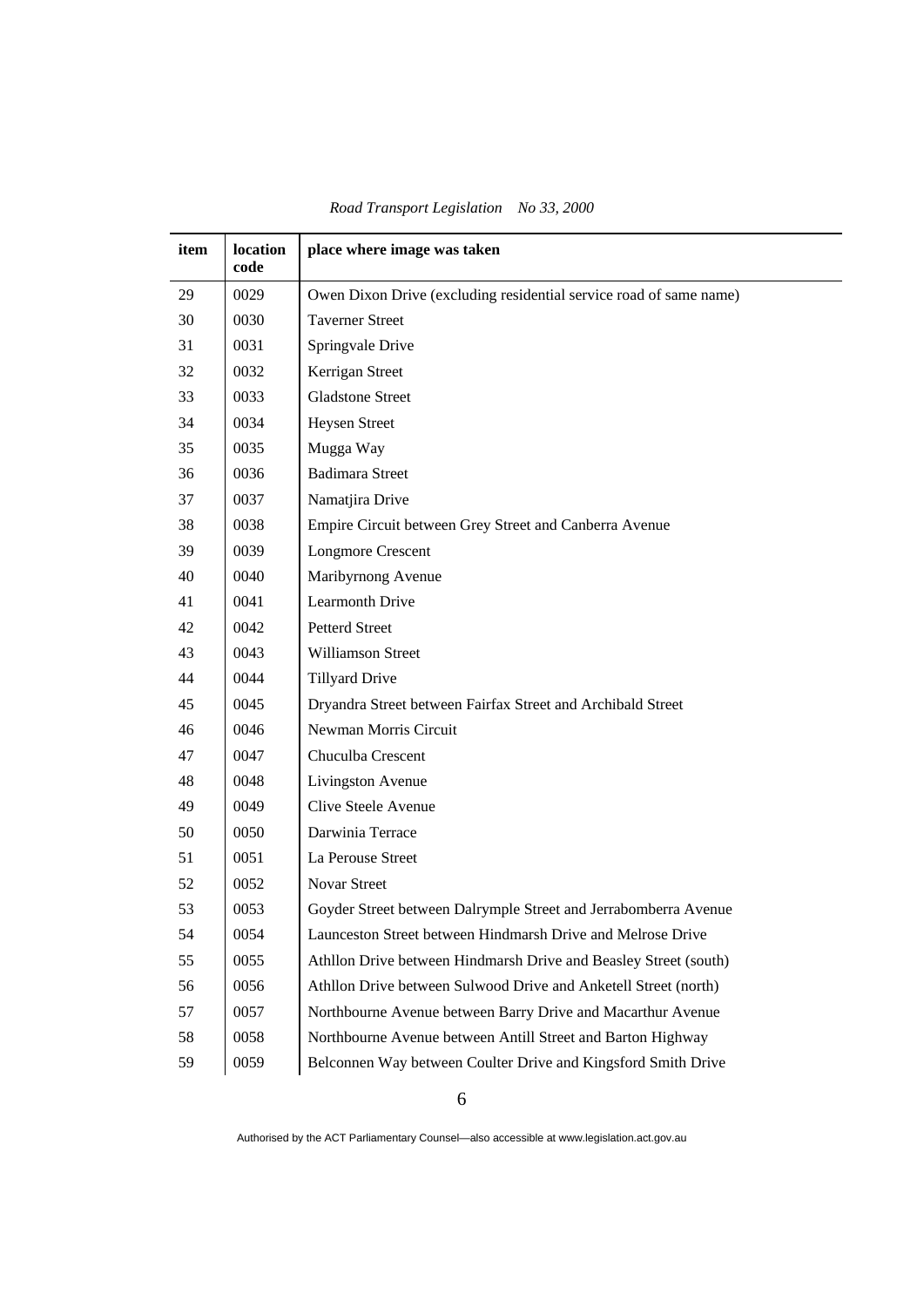*Road Transport Legislation No 33, 2000* 

| item | <b>location</b><br>code | place where image was taken                                       |
|------|-------------------------|-------------------------------------------------------------------|
| 60   | 0060                    | Phillip Avenue between Majura Avenue and Federal Highway          |
| 61   | 0061                    | Barton Highway between Federal Highway and Kuringa Drive          |
| 62   | 0062                    | Drakeford Drive between Athllon Drive and Isabella Drive          |
| 63   | 0063                    | Hindmarsh Drive between Athllon Drive and Dalrymple Street        |
| 64   | 0064                    | Hindmarsh Drive between Jerrabomberra Avenue and Canberra Avenue  |
| 65   | 0065                    | Barry Drive                                                       |
| 66   | 0066                    | Ginninderra Drive between Tucker Street and Kingsford Smith Drive |
| 67   | 0067                    | Ginninderra Drive between Tillyard Drive and Florey Drive         |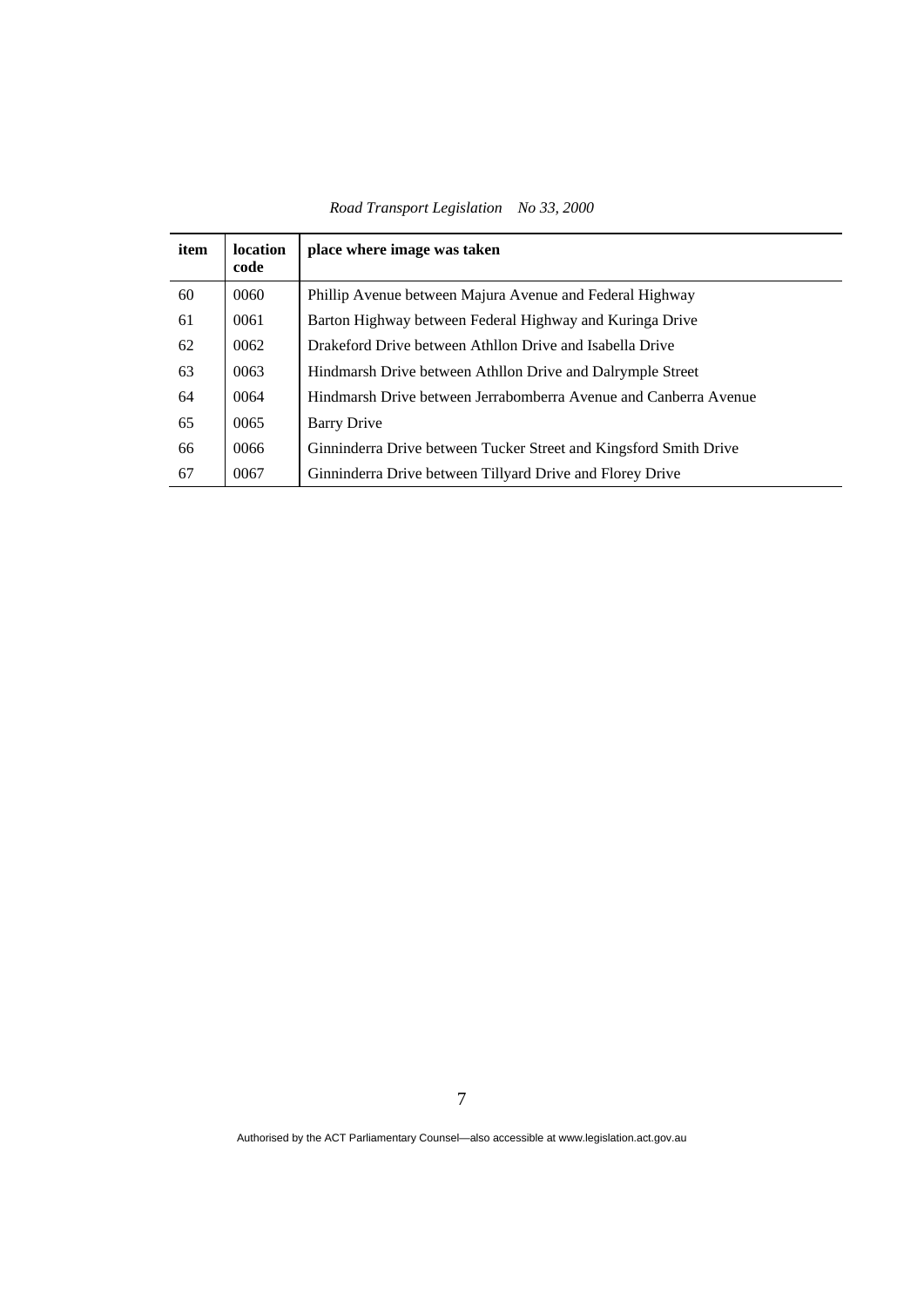## **PART 3—AMENDMENTS OF ROAD TRANSPORT (OFFENCES) REGULATIONS 2000**

#### **9 Regulations amended in pt 3**

This Part amends the *Road Transport (Offences) Regulations 2000*.

## **10 Schedule, pt 13**

 Part 13 (Road Transport (Safety and Traffic Management) Regulations 2000) of the Schedule is amended by inserting after item 43 the items set out in the Schedule.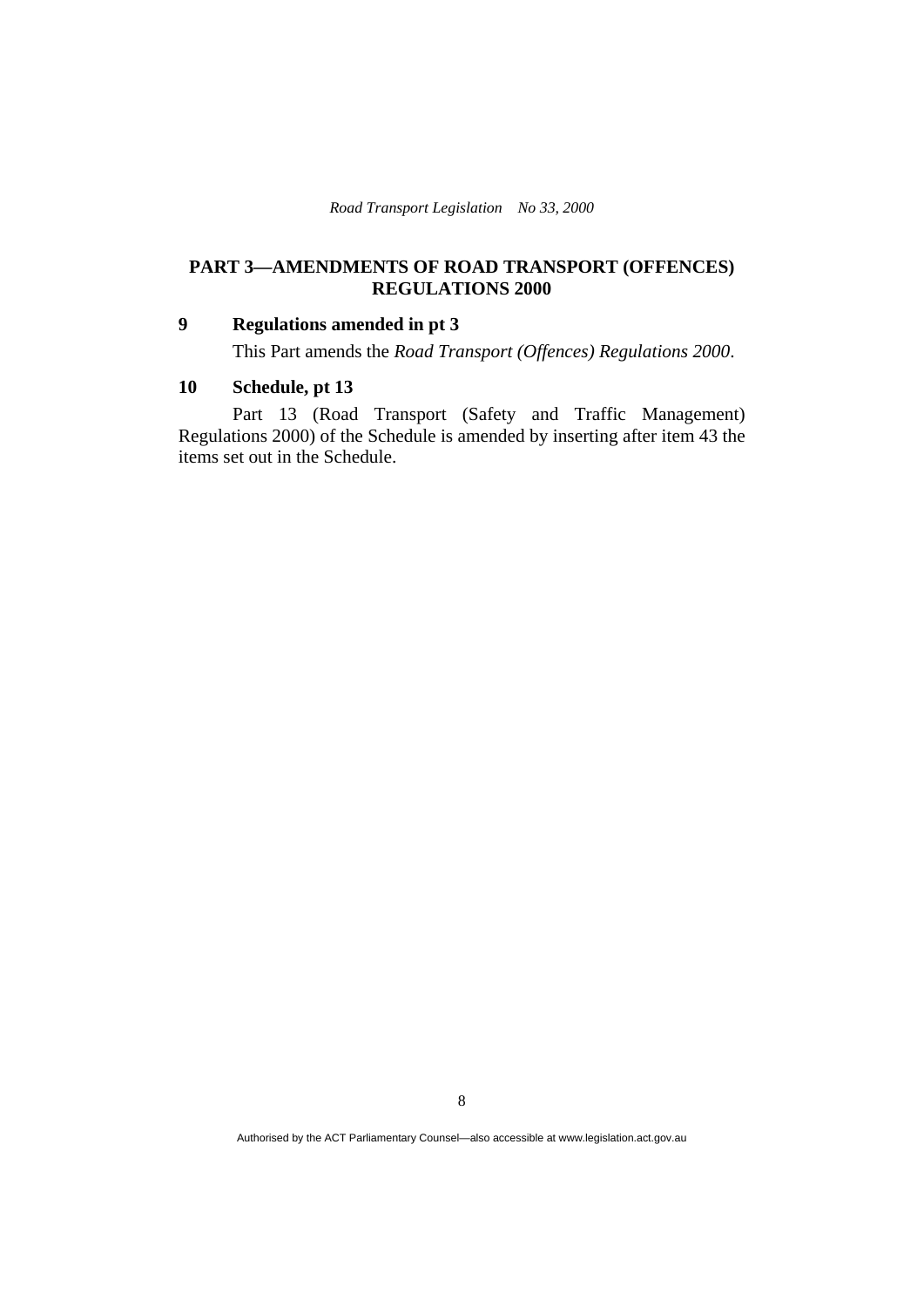## **SCHEDULE** (See reg 10)

## AMENDMENT OF PART 13 OF THE SCHEDULE OF THE ROAD TRANSPORT (OFFENCES) REGULATIONS 2000

| 43A   | 57A $(1)$                                                                 |                                                                     |    |     |  |
|-------|---------------------------------------------------------------------------|---------------------------------------------------------------------|----|-----|--|
| 43A.1 | for a bus zone in a<br>$\bullet$<br>clearway, transit lane or<br>bus lane | stop public bus in bus zone<br>(clearway/transit lane/bus lane)     | 20 | 114 |  |
| 43A.2 | other than for a bus zone<br>in a clearway, transit<br>lane or bus lane   | stop public bus in bus zone (not<br>clearway/transit lane/bus lane) | 20 | 83  |  |
| 43B   | 57A $(3)$                                                                 | stop public bus at/near bus stop                                    | 20 | 83  |  |

9